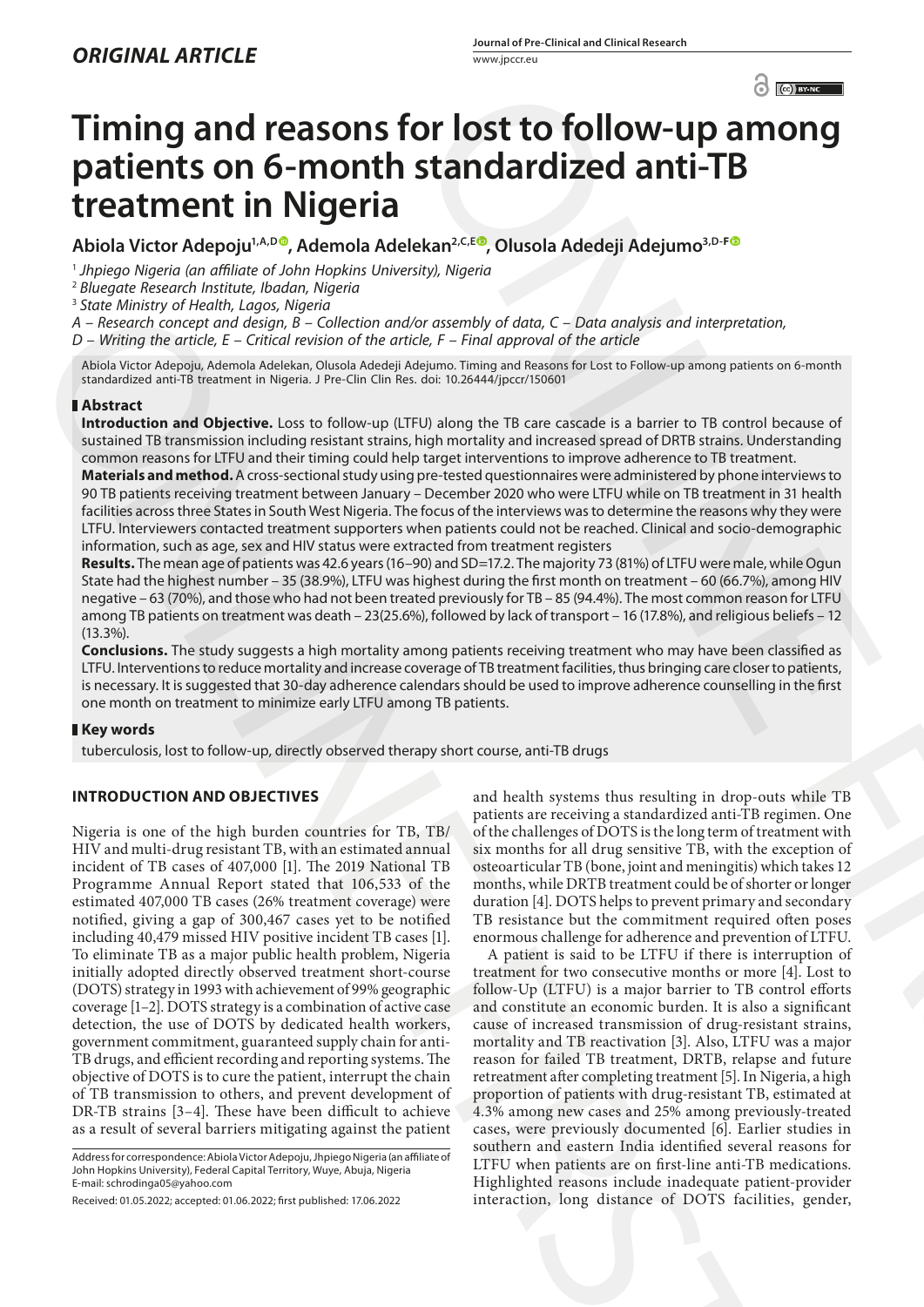alcoholism, anti-TB drug side-effects [7–9], while in central India illiteracy and insufficient TB knowledge were reported as reasons for LTFU [9]. Globally, measures have been taken to prevent or minimize the incidence of LTFU. For example, most countries have a policy to engage community health extension workers (CHEWs) as DOTS providers for reasons that are not far-fetched, as they are closer to the community and will be able to provide adherence support, including follow-up visits. These efforts have been relatively successful as many TB patients receiving treatment still fail to complete DOTS as scheduled [10–11]. In order to prevent the reversal of gains made by TB control programmes, implementation studies evaluating timing and reasons for LTFU from the perspective of TB patient or their treatment supporter will be necessary. Identifying these reasons and time in which LTFU occur will help to design time sensitive strategies aimed at improving adherence to and completion of TB treatment. This study aimed to determine the timing and reasons for LTFU while patients are on first-line anti-TB treatment in Nigeria.

### **MATERIALS AND METHOD**

**Cross-sectional study design.** Questionnaires were designed, pre-tested and administered by phone to 90 participating TB patients (or their treatment supporter) who were LTFU while receiving standardized six-month anti-TB drugs between January-December 2020 across 31 health facilities in Lagos, Ogun and Osun States in South-West Nigeria. The study took place in February 2022. The questionnaire elicited responses to various reasons for LTFU. Clinical and demographic information of LTFU patient, such as age, gender, education, place of residence, HIV status, date treatment started, treatment outcome and date assigned were extracted from the TB treatment register. For TB patients who could not be reached, the treatment supporters were contacted and interviewed to discuss the LTFU patients on phone.

**Study Setting.** The 31 health facilities in this study are a mix of primary, secondary and tertiary hospitals providing DOTS services in three states, Ogun, Lagos and Osun, all in southwest Nigeria. In 2021, Osun state has a population of 731,000 [12], Lagos is the most populous metropolis in Nigeria with a population of over 20 million [12], while Ogun State has a population of 543,723 in 2021 [13]. Both states share extensive border with constant cross-border migration. Selected health facilities have been engaged by the National TB, Buruli Ulcer and Leprosy Control Programme and receive support from the United States Agency for International Development (USAID) for TB Control. Patients diagnosed with DSTB in Nigeria are placed on six months of anti-TB medications, with the exception of osteoarticular TB (TB of the bone, joint and meninges) in which medications are taken for 12 months. Treatment outcome is documented at the end of treatment or as LTFU once a patient has abandoned treatment for two or more consecutive months. of gains made by 178 control programme, implementation<br>
gradie evolutionly timing and reasons for ETFU from the<br>
persective of TB patter of their treatment supportion<br>
by recovering these reasons and time in which<br>
intere

**Participants.** All TB patients aged 18 years or over registered across the 31 facilities between January-December 2020, and were found to be LTFU in the course of treatment, were included in the study. Exclusion criteria were osteoarticular TB treated for 12 months and DR-TB (Fig. 1).



**Figure 1.** Flowchart showing selection of LTFU among TB patients managed with first-line anti-TB

**Source of data, variable and data collection.** Questionnaires were administered to collect data on reasons for LTFU among TB patients themselves, or their treatment supporter when the TB patients could not be reached. Data collection using a questionnaire was combined with data extraction from the TB treatment register to collect clinical and demographic information, as well as contact details of the treatment supporter from the treatment card (Tab. 1).

Table 1. Data Source and type of data collected from questionnaire and TB recording tools

| S/N | <b>TB treatment Register</b><br>(TB Patient clinical and<br>demographic information)                                                                                             | Questionnaire (Reasons for<br>LTFU)                                                                                                                                                           | <b>TB Treatment</b><br>Card                                 |
|-----|----------------------------------------------------------------------------------------------------------------------------------------------------------------------------------|-----------------------------------------------------------------------------------------------------------------------------------------------------------------------------------------------|-------------------------------------------------------------|
| 1   | Age, sex, occupying, type<br>of TB, HIV status, phone<br>number, place of residence,<br>treatment outcome, state,<br>LGA, date treatment<br>started, date of assigned<br>outcome | Death, religious belief,<br>away from home, herbs,<br>still had drugs, wrong<br>phone number, change<br>of residence, client is<br>bedridden, spouse refused,<br>relative is sick, at school. | Address and<br>contact details<br>of treatment<br>supporter |
|     |                                                                                                                                                                                  |                                                                                                                                                                                               |                                                             |

**Data analysis.** Data extracted from the register and questionnaires were entered into Microsoft Excel and analyzed using Statistical Package for Social Sciences (SPSS), version 23. Frequency and percentage were used to describe the proportion of different variables of interest monthly pattern and trend of LTFU across treatment months, most common reasons for LTFU while on treatment as reported by patient and treatment supporter

#### **Ethics approval**

The study was approved by the Ethics Committee of the Lagos State Ministry of Health. Permission for the study was also received from the Lagos Ogun and Osun State TB Control Programme. Informed consent was provided by the study participants prior to the interviews. Data was de-identified to preserve anonymity and no information on participant names were collected.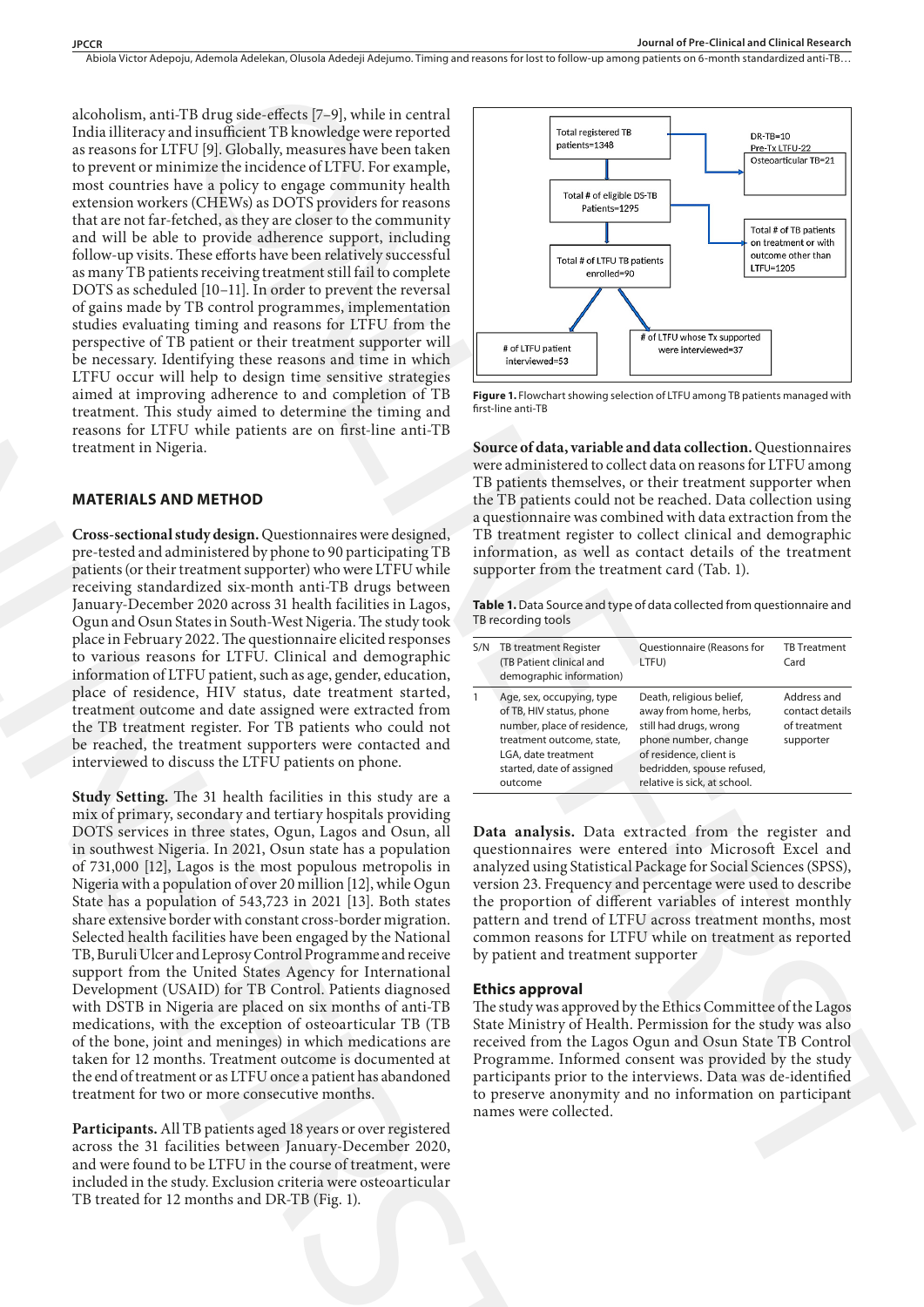Abiola Victor Adepoju, Ademola Adelekan, Olusola Adedeji Adejumo . Timing and reasons for lost to follow-up among patients on 6-month standardized anti-TB…

## **RESULTS**

Table 2 shows the clinical and demographic characteristics of TB patients who were LTFU during anti-TB treatment. The mean age was 42.6 years (16–90) and SD=17.2. The Majority, 32/90(35.6%) were aged 35–44 years, male(81%), lived in rural areas (51.1%), with unknown educational status (33.3%), resident in Ogun state (38.9%), LTFU in the first one month of treatment (66.7%) and were HIV negative(70%).

**Table 2.** Sociodemographic and clinical characteristics of patient who defaulted or LTFU while receiving first line anti-TB, January-Dec, 2020, Southwest, Nigeria

| Age                                                                                                                                                                                                                                                                                      |                | Percent      |                                                                                                                                                                                                                                                      |
|------------------------------------------------------------------------------------------------------------------------------------------------------------------------------------------------------------------------------------------------------------------------------------------|----------------|--------------|------------------------------------------------------------------------------------------------------------------------------------------------------------------------------------------------------------------------------------------------------|
| $16 - 24$                                                                                                                                                                                                                                                                                | 12             | 13.3         | every five LTFU TB patients were male. Als                                                                                                                                                                                                           |
| $25 - 34$                                                                                                                                                                                                                                                                                | 15             | 16.7         | patients were lost in the first month of star                                                                                                                                                                                                        |
| 35-44                                                                                                                                                                                                                                                                                    | 32             | 35.6         | treatment. Shockingly, the study discovered that                                                                                                                                                                                                     |
| 45-54                                                                                                                                                                                                                                                                                    | 12             | 13.3         |                                                                                                                                                                                                                                                      |
| 55-65                                                                                                                                                                                                                                                                                    | 7              | 7.8          | of patients initially documented as LTFU in the                                                                                                                                                                                                      |
| >65                                                                                                                                                                                                                                                                                      | 13             | 14.4         | register, were ultimately confirmed as dead by                                                                                                                                                                                                       |
| Sex                                                                                                                                                                                                                                                                                      |                |              | supporter. The commonest reason(25.6%) fo                                                                                                                                                                                                            |
| Male                                                                                                                                                                                                                                                                                     | 73             | 81.1         | patient death (as reported by treatment suppor                                                                                                                                                                                                       |
| Female                                                                                                                                                                                                                                                                                   | 17             | 18.9         | by lack of transportation, 17.6%.                                                                                                                                                                                                                    |
|                                                                                                                                                                                                                                                                                          |                |              | In the current study, 83.4% of patients were                                                                                                                                                                                                         |
| Place of Residence<br>Rural                                                                                                                                                                                                                                                              | 46             | 51.1         | the intensive phase (month $1 - 66.7$ %, month 2                                                                                                                                                                                                     |
| Urban                                                                                                                                                                                                                                                                                    | 44             | 48.9         | finding is higher than the 24/55(43%) of LTF                                                                                                                                                                                                         |
|                                                                                                                                                                                                                                                                                          |                |              | the first two months of initiating DOTS in In                                                                                                                                                                                                        |
| Level of Education                                                                                                                                                                                                                                                                       |                |              |                                                                                                                                                                                                                                                      |
| None                                                                                                                                                                                                                                                                                     | 22             | 24.4         | Shaweno et al. who evaluated the difference in                                                                                                                                                                                                       |
| Primary                                                                                                                                                                                                                                                                                  | 17<br>22       | 18.9         | patients who took anti-TB in a primary health                                                                                                                                                                                                        |
| Secondary<br>Tertiary                                                                                                                                                                                                                                                                    | 6              | 24.4<br>6.7  | general hospital noted that 65% of LTFU occ                                                                                                                                                                                                          |
| Unknown                                                                                                                                                                                                                                                                                  | 23             | 33.3         | the intensive phase [15]. The higher figure is                                                                                                                                                                                                       |
|                                                                                                                                                                                                                                                                                          |                |              | study could be the result of TB patients who we                                                                                                                                                                                                      |
| State                                                                                                                                                                                                                                                                                    |                |              | dead by a treatment supporter, but classified                                                                                                                                                                                                        |
| Ogun                                                                                                                                                                                                                                                                                     | 35<br>22       | 38.9         | provider as LTFU in the treatment register.                                                                                                                                                                                                          |
| Osun<br>Oyo                                                                                                                                                                                                                                                                              | 33             | 24.4<br>36.7 | serious implication for policy and practice.                                                                                                                                                                                                         |
|                                                                                                                                                                                                                                                                                          |                |              |                                                                                                                                                                                                                                                      |
| Month LTFU                                                                                                                                                                                                                                                                               |                |              | often regarded as LTFU once they abstained fr                                                                                                                                                                                                        |
| Month 1                                                                                                                                                                                                                                                                                  | 60             | 66.7         | two months or more, and providers were unab-                                                                                                                                                                                                         |
| Month 2<br>Month 3                                                                                                                                                                                                                                                                       | 15<br>7        | 16.7<br>7.7  | the true outcome, particularly when inaccess                                                                                                                                                                                                         |
| Month 4                                                                                                                                                                                                                                                                                  | 5              | 5.1          | and no access to the treatment supporter. This                                                                                                                                                                                                       |
| Month 5                                                                                                                                                                                                                                                                                  | $\mathbf{1}$   | 1.3          | the misclassification of death as LTFU and mak                                                                                                                                                                                                       |
| Month 6                                                                                                                                                                                                                                                                                  | $\overline{2}$ | 2.6          | to determine the true progress of TB control                                                                                                                                                                                                         |
|                                                                                                                                                                                                                                                                                          |                |              | should be made to ascertain the true outcom                                                                                                                                                                                                          |
| <b>HIV Status</b><br>$HIV+$                                                                                                                                                                                                                                                              | 12             | 13.3         | ensuring that the information from treatment                                                                                                                                                                                                         |
| HIV-                                                                                                                                                                                                                                                                                     | 63             | 70           |                                                                                                                                                                                                                                                      |
| <b>HIV Unknown</b>                                                                                                                                                                                                                                                                       | 15             | 16.7         | always complete during the registration of TI                                                                                                                                                                                                        |
|                                                                                                                                                                                                                                                                                          |                |              | prior to treatment commencement.                                                                                                                                                                                                                     |
| Past TB Treatment                                                                                                                                                                                                                                                                        |                |              | In the current study, the majority (25.3%) of I                                                                                                                                                                                                      |
|                                                                                                                                                                                                                                                                                          | 85             | 94.4         | were confirmed dead by treatment supporters.                                                                                                                                                                                                         |
| No                                                                                                                                                                                                                                                                                       |                |              |                                                                                                                                                                                                                                                      |
| Yes                                                                                                                                                                                                                                                                                      | 5              | 5.6          | after commencement of treatment remained<br>place in the first few months of treatment                                                                                                                                                               |
| Figure 2 shows the commonest reasons why patients<br>were LTFU while on anti-TB medications. The majority,<br>23/90(25.6%) of the TB patients were LTFU through death,<br>but this not known to the DOTS provider (treatment<br>supporter reported), followed by 16/90 (17.8%) who cited |                |              | Saharan African studies [16-18]. Reporting th<br>1,427 TB patients, Adamu et al. noted that over<br>during anti-TB treatment occurred in the first<br>while in another hospital study in South Afric<br>TB deaths occurred within the first month of |
| lack of transportation/long distance to the DOTS facility as<br>the second commonest reason for LTFU.                                                                                                                                                                                    |                |              | both new and re-treatment cases [16]. Although<br>study did not collect comorbidity data of tho<br>confirmed dead, earlier studies cited early disea.<br>from comorbidity and poor adherence as ma                                                   |
| <b>DISCUSSION</b><br>The study sought to determine the timing and reasons for<br>LTFU among TB patients on standardized six-month anti-                                                                                                                                                  |                |              | early deaths [11,18]. The finding of the curren<br>mean that those with early deaths were diag<br>commenced treatment late, or had comorbidi<br>In the presented study it was also found                                                             |

# **DISCUSSION**



**Figure 2.** Common reasons for LTFU while on standardized 6-month anti-TB treatment

every five LTFU TB patients were male. Also, 67% of TB patients were lost in the first month of starting anti-TB treatment. Shockingly, the study discovered that the majority of patients initially documented as LTFU in the TB treatment register, were ultimately confirmed as dead by the treatment supporter. The commonest reason(25.6%) for LTFU was patient death (as reported by treatment supporter), followed by lack of transportation, 17.6%.

In the current study, 83.4% of patients were LTFU during the intensive phase (month  $1 - 66.7$ %, month  $2 - 16.7$ %). This finding is higher than the 24/55(43%) of LTFU reported in the first two months of initiating DOTS in India [14]. Also, Shaweno et al. who evaluated the difference in LTFU among patients who took anti-TB in a primary health centre versus general hospital noted that 65% of LTFU occurred during the intensive phase [15]. The higher figure in the current study could be the result of TB patients who were confirmed dead by a treatment supporter, but classified by the DOTS provider as LTFU in the treatment register. The study has serious implication for policy and practice. Patients were often regarded as LTFU once they abstained from DOTS for two months or more, and providers were unable to ascertain the true outcome, particularly when inaccessible by phone and no access to the treatment supporter. This could lead to the misclassification of death as LTFU and make it impossible to determine the true progress of TB control efforts. Effort should be made to ascertain the true outcome of LTFU by ensuring that the information from treatment supporters is always complete during the registration of TB patients and prior to treatment commencement. 18.50 (and  $\frac{1}{2}$  and  $\frac{1}{2}$  and  $\frac{1}{2}$  and  $\frac{1}{2}$  and  $\frac{1}{2}$  and  $\frac{1}{2}$  and  $\frac{1}{2}$  and  $\frac{1}{2}$  and  $\frac{1}{2}$  and  $\frac{1}{2}$  and  $\frac{1}{2}$  and  $\frac{1}{2}$  and  $\frac{1}{2}$  and  $\frac{1}{2}$  and  $\frac{1}{2}$  and

In the current study, the majority (25.3%) of LTFU patients were confirmed dead by treatment supporters. TB death just after commencement of treatment remained high, taking place in the first few months of treatment in most sub-Saharan African studies [16–18]. Reporting the outcome of 1,427 TB patients, Adamu et al. noted that over 75% of deaths during anti-TB treatment occurred in the first month [17], while in another hospital study in South Africa, most of the TB deaths occurred within the first month of treatment for both new and re-treatment cases [16]. Although the presented study did not collect comorbidity data of those LTFU now confirmed dead, earlier studies cited early disease progression from comorbidity and poor adherence as major causes of early deaths [11,18]. The finding of the current study could mean that those with early deaths were diagnosed late or commenced treatment late, or had comorbidities.

In the presented study it was also found that lack of transportation/long distance to a DOTS facility was cited as